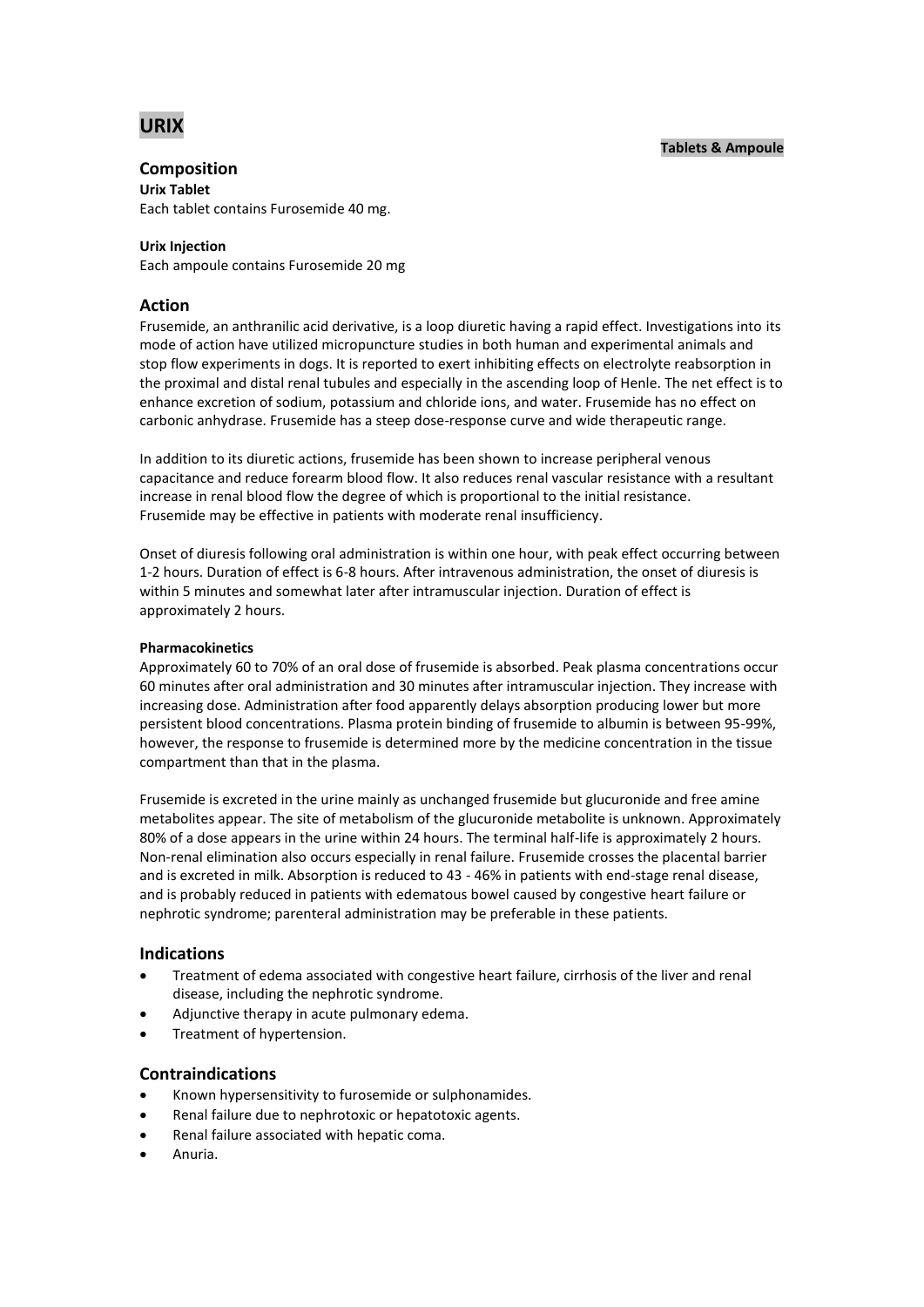### **Warnings**

In patients with hepatic cirrhosis and ascites, initiation of therapy with furosemide is best carried out in hospital. In hepatic coma and states of electrolyte depletion, therapy should not be instituted until the basic condition is improved. Sudden alterations of fluid and electrolyte balance in patients with cirrhosis may precipitate hepatic coma. Therefore, strict observation is necessary during the period of diuresis. Supplemental potassium chloride and, if required, an aldosterone antagonist, are helpful in preventing hypokalemia and metabolic alkalosis.

If increasing azotemia and oliguria occur during treatment of severe progressive renal disease, the drug should be discontinued.

As with many other drugs, patients should be observed regularly for the possible occurrence of blood dyscrasias, liver damage, or other idiosyncratic reactions.

### **Pregnancy**

### *Category C*

Animal reproduction studies have shown an adverse effect on the fetus and there are no adequate and well-controlled studies in humans, but potential benefits may warrant use of the drug in pregnant women despite potential risks.

### **Nursing Mothers**

Furosemide appears in breast milk. Therefore, having taken into account the importance of the drug to the mother, either discontinue nursing or discontinue the drug.

### **Adverse Reactions**

### **Gastro-intestinal**

Anorexia, oral and gastric irritation, nausea, vomiting, cramping, diarrhea, constipation, intra-hepatic cholestatic jaundice and pancreatitis.

### **Central Nervous System**

Dizziness, vertigo, paraesthesias, headache, xanthopsia, blurred vision, tinnitus and hearing loss.

### **Hematological**

Anemia, leukopenia, thrombocytopenia, agranulocytosis (rare) and aplastic anemia (rare).

### **Dermatological**

Purpura, photosensitivity, rash, urticaria, necrotizing angiitis (vasculitis, cutaneous vasculitis), exfoliative dermatitis, erythema multiforme and pruritus.

### **Cardiovascular**

Thrombophlebitis, orthostatic hypotension.

### **Miscellaneous**

Hyperglycemia, glycosuria, hyperuricemia, muscle spasm, weakness, restlessness and urinary bladder spasm. Blood urea nitrogen (BUN) levels may be increased. Serum calcium, magnesium, potassium and sodium levels may be decreased.

### **Precautions**

Excessive diuresis may result in dehydration and reduction in blood volume with circulatory collapse, together with the possibility of vascular thrombosis and embolism, particularly in elderly patients.

Electrolyte depletion may occur during therapy, especially in patients receiving higher doses and a restricted salt intake. Frequent serum electrolyte, CO2 and BUN determinations should be performed during the first few months of therapy and periodically thereafter, in order to correct abnormalities or if necessary, withdraw the drug temporarily.

Furosemide may lower serum calcium levels, and rare cases of tetany have been reported. Accordingly, periodic serum calcium levels should be obtained.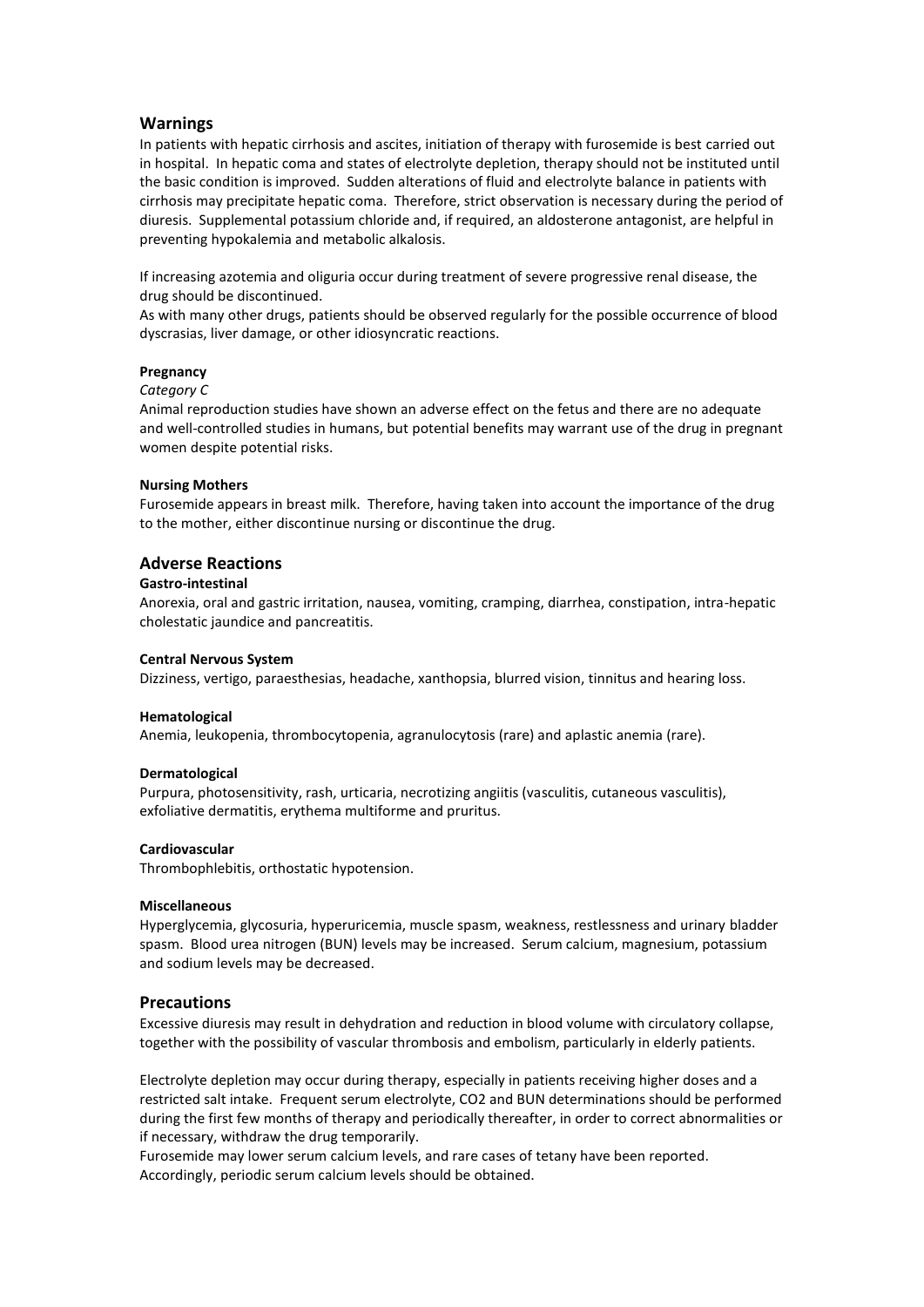All patients receiving furosemide therapy should be observed for the following signs or symptoms of fluid or electrolyte imbalance (hyponatremia, hypochloremic alkalosis or hypokalemia): dryness of mouth, thirst, weakness, lethargy, drowsiness, restlessness, muscle pains or cramps, muscular fatigue, hypotension, oliguria, tachycardia, arrhythmia, or gastrointestinal disturbances such as nausea and vomiting. Increases in blood glucose and alterations in glucose tolerance tests (with abnormalities of the fasting and 2-hour postprandial sugar) have been observed, and rarely, precipitation of diabetes mellitus has been reported.

Asymptomatic hyperuricemia can occur, and gout may rarely be precipitated. Patients allergic to sulphonamides may also be allergic to furosemide. The possibility exists of exacerbation or activation of systemic lupus erythematosus.

### **Drug Interactions**

*Furosemide/ Other Antihypertensive Drugs* Furosemide may intensify the therapeutic effect of other antihypertensive drugs.

### *Furosemide/ Aminoglycoside Antibiotics*

Furosemide may increase the ototoxic and nephrotoxic potential of aminoglycoside antibiotics.

#### *Furosemide/ Cardiac Glycosides*

Concurrent use may increase the possibility of digitalis toxicity associated with hypokalemia.

*Furosemide/ Cephaloridine or Cephalothin* Concurrent use may increase the potential for nephrotoxicity.

### *Furosemide/ Hypoglycemics*

Furosemide may raise blood glucose levels or interfere with the hypoglycemic effects of these agents. For adult-onset diabetics, dosage adjustment of hypoglycemic medications may be necessary during and after therapy.

#### *Furosemide/ Antigout Medications*

Furosemide may raise the level of blood uric acid. Dosage adjustment of antigout medications may be necessary to control hyperuricemia and gout**.** 

### *Furosemide/ Corticosteroids or Corticotropin (ACTH)*

Concurrent use may intensify electrolyte imbalance, particularly hypokalemia.

### *Furosemide/ Lithium Salts*

Concurrent use may provoke lithium toxicity because of reduced renal clearance. It is not recommended unless the patient can be closely monitored.

#### *Furosemide/ Salicylates*

Concurrent use of high doses of salicylates with furosemide may lead to salicylate toxicity, because of competition at renal excretory sites.

#### *Furosemide/ Alcohol/ Barbiturates/ Narcotics*

Alcohol, barbiturates or narcotics may aggravate orthostatic hypotension due to furosemide.

### *Furosemide/ Indomethacin*

Literature reports indicate that co administration of indomethacin may reduce the natriuretic and antihypertensive effects of furosemide in some patients by inhibiting prostaglandin synthesis. Indomethacin may also affect plasma renin levels, aldosterone excretion, and renin profile evaluation. Patients receiving both indomethacin and furosemide should be observed closely to determine if the desired diuretic and/or antihypertensive effect of furosemide is achieved.